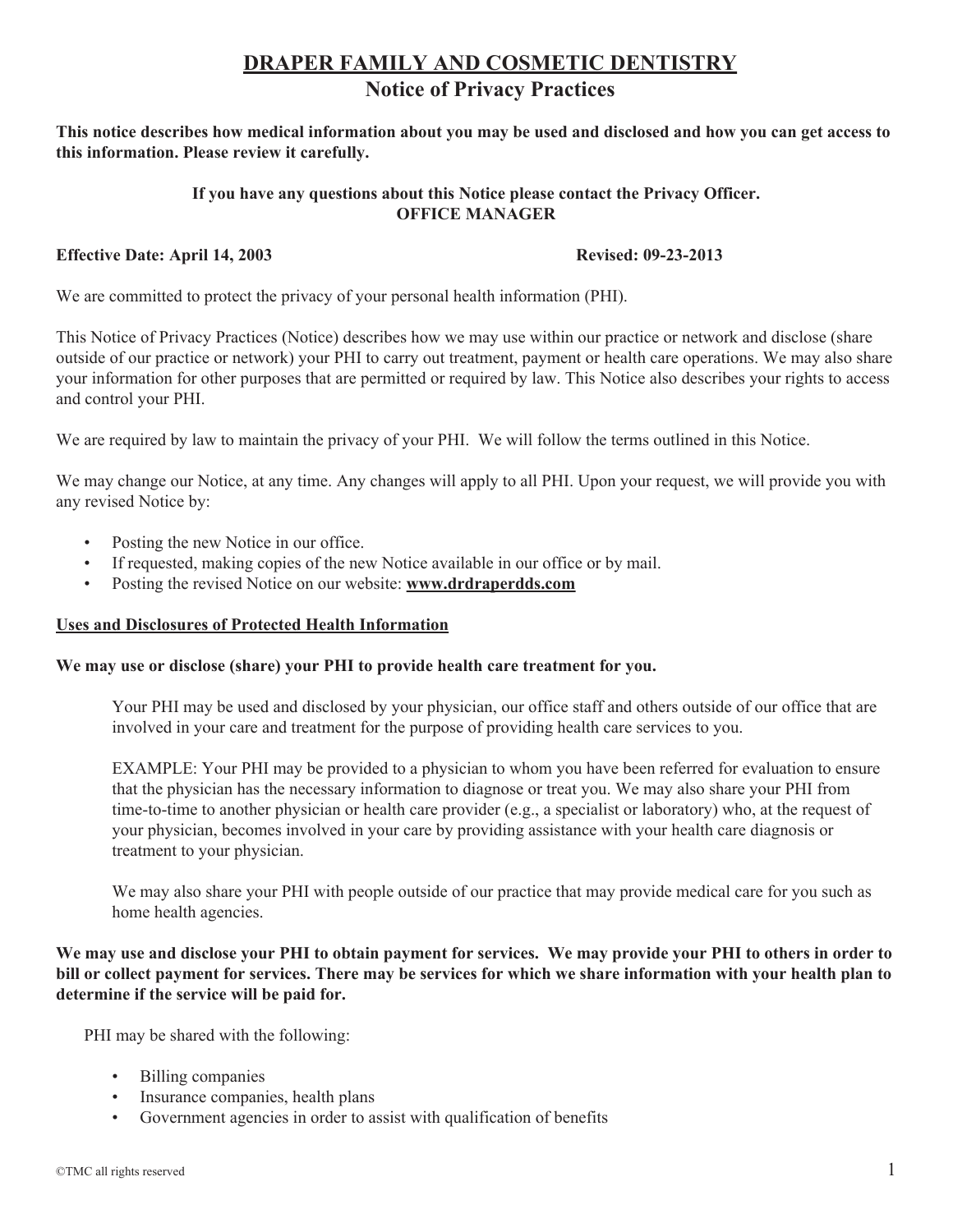• Collection agencies

EXAMPLE: You are seen at our practice for a procedure. We will need to provide a listing of services such as x-rays to your insurance company so that we can get paid for the procedure. We may at times contact your health care plan to receive approval PRIOR to performing certain procedures to ensure the services will be paid for. This will require sharing of your PHI.

# **We may use or disclose, as-needed, your PHI in order to support the business activities of this practice which are called health care operations.**

# EXAMPLES:

- Training students, other health care providers, or ancillary staff such as billing personnel to help them learn or improve their skills.
- Quality improvement processes which look at delivery of health care and for improvement in processes which will provide safer, more effective care for you.
- Use of information to assist in resolving problems or complaints within the practice.

# **We may use and disclosure your PHI in other situations without your permission:**

- If required by law: The use or disclosure will be made in compliance with the law and will be limited to the relevant requirements of the law. For example, we may be required to report gunshot wounds or suspected abuse or neglect.
- Public health activities: The disclosure will be made for the purpose of controlling disease, injury or disability and only to public health authorities permitted by law to collect or receive information. We may also notify individuals who may have been exposed to a disease or may be at risk of contracting or spreading a disease or condition.
- Health oversight agencies: We may disclose protected health information to a health oversight agency for activities authorized by law, such as audits, investigations, and inspections. Oversight agencies seeking this information include government agencies that oversee the health care system, government benefit programs, other government regulatory programs and civil rights laws.
- Legal proceedings: To assist in any legal proceeding or in response to a court order, in certain conditions in response to a subpoena, or other lawful process.
- Police or other law enforcement purposes: The release of PHI will meet all applicable legal requirements for release.
- Coroners, funeral directors: We may disclose protected health information to a coroner or medical examiner for identification purposes, determining cause of death or for the coroner or medical examiner to perform other duties authorized by law
- Medical research: We may disclose your protected health information to researchers when their research has been approved by an institutional review board that has reviewed the research proposal and established protocols to ensure the privacy of your protected health information.
- Special government purposes: Information may be shared for national security purposes, or if you are a member of the military, to the military under limited circumstances.
- Correctional institutions: Information may be shared if you are an inmate or under custody of law which is necessary for your health or the health and safety of other individuals.
- Workers' Compensation: Your protected health information may be disclosed by us as authorized to comply with workers' compensation laws and other similar legally-established programs.

# **Other uses and disclosures of your health information.**

Business Associates: Some services are provided through the use of contracted entities called "business associates". We will always release only the minimum amount of PHI necessary so that the business associate can perform the identified services. We require the business associate(s) to appropriately safeguard your information.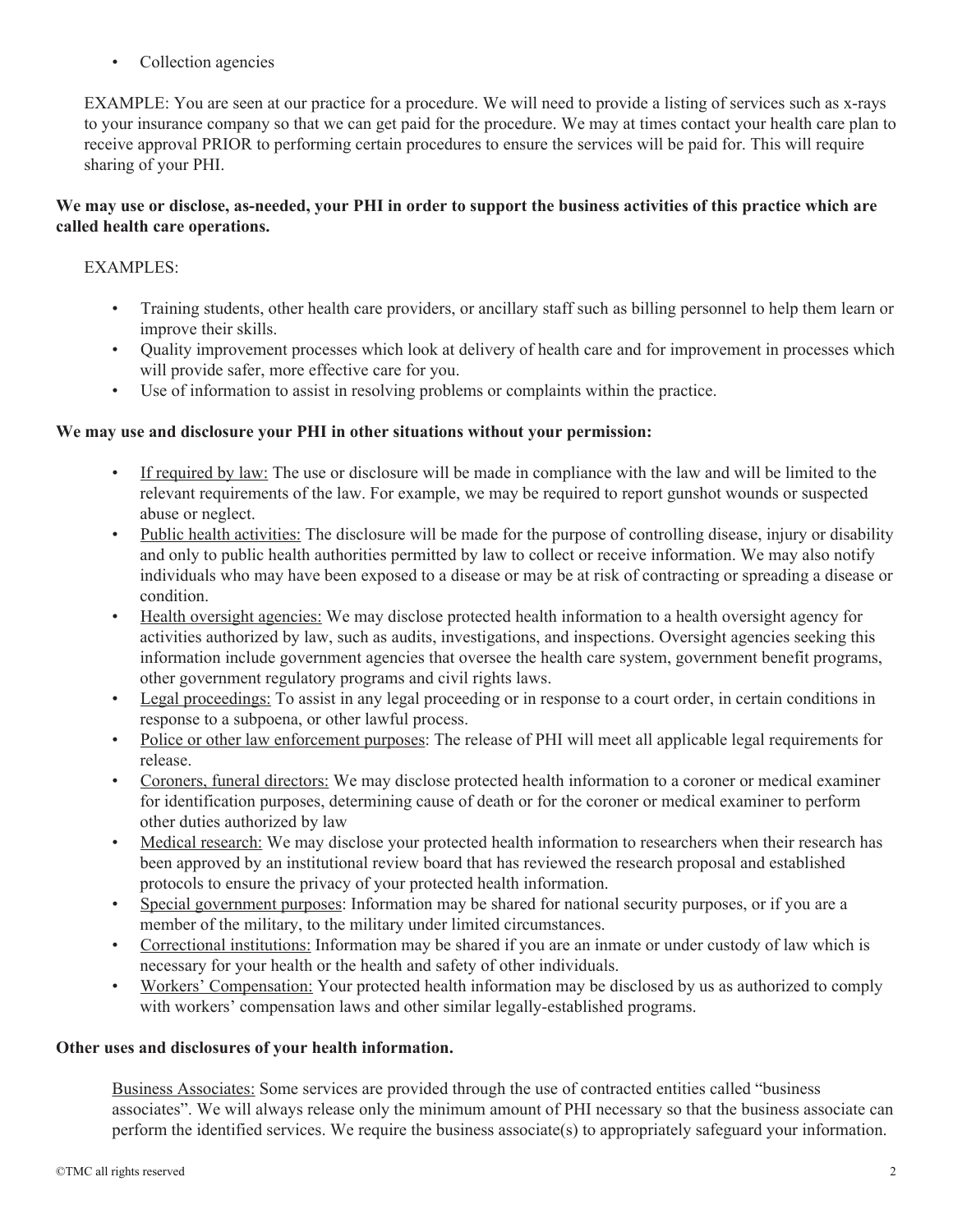Examples of business associates include billing companies or transcription services.

Health Information Exchange: We may make your health information available electronically to other healthcare providers outside of our facility who are involved in your care.

Treatment alternatives: We may provide you notice of treatment options or other health related services that may improve your overall health.

Appointment reminders: We may contact you as a reminder about upcoming appointments or treatment. We may text or email an appointment reminder. We may leave a message to remind you of an appointment or treatment needing to be scheduled. We may mail you a post card to remind you of an appointment or that you need to make an appointment.

## **We may use or disclose your PHI in the following situations UNLESS you object.**

- We may share your information with friends or family members, or other persons directly identified by you at the level they are involved in your care or payment of services. If you are not present or able to agree/object, the healthcare provider using professional judgment will determine if it is in your best interest to share the information. For example, we may discuss post procedure instructions with the person who drove you to the facility unless you tell us specifically not to share the information.
- We may use or disclose protected health information to notify or assist in notifying a family member, personal representative or any other person that is responsible for your care of your location, general condition or death.
- We may use or disclose your protected health information to an authorized public or private entity to assist in disaster relief efforts.

#### **The following uses and disclosures of PHI require your written authorization:**

- Marketing
- Disclosures of for any purposes which require the sale of your information

# All other uses and disclosures not recorded in this Notice will require a written authorization from you or your personal representative.

Written authorization simply explains how you want your information used and disclosed. Your written authorization may be revoked at any time, in writing. Except to the extent that your doctor or this practice has used or released information based on the direction provided in the authorization, no further use or disclosure will occur.

# **Your Privacy Rights**

You have certain rights related to your protected health information. All requests to exercise your rights must be made in writing. You may contact the OFFICE MANAGER at 331 North First Street Albemarle, NC, 28001 or call 704-982-2216 with your requests.

#### **You have the right to see and obtain a copy of your protected health information.**

This means you may inspect and obtain a copy of protected health information about you that is contained in a designated record set for as long as we maintain the protected health information. If requested we will provide you a copy of your records in an electronic format. There are some exceptions to records which may be copied and the request may be denied. We may charge you a reasonable cost based fee for a copy of the records.